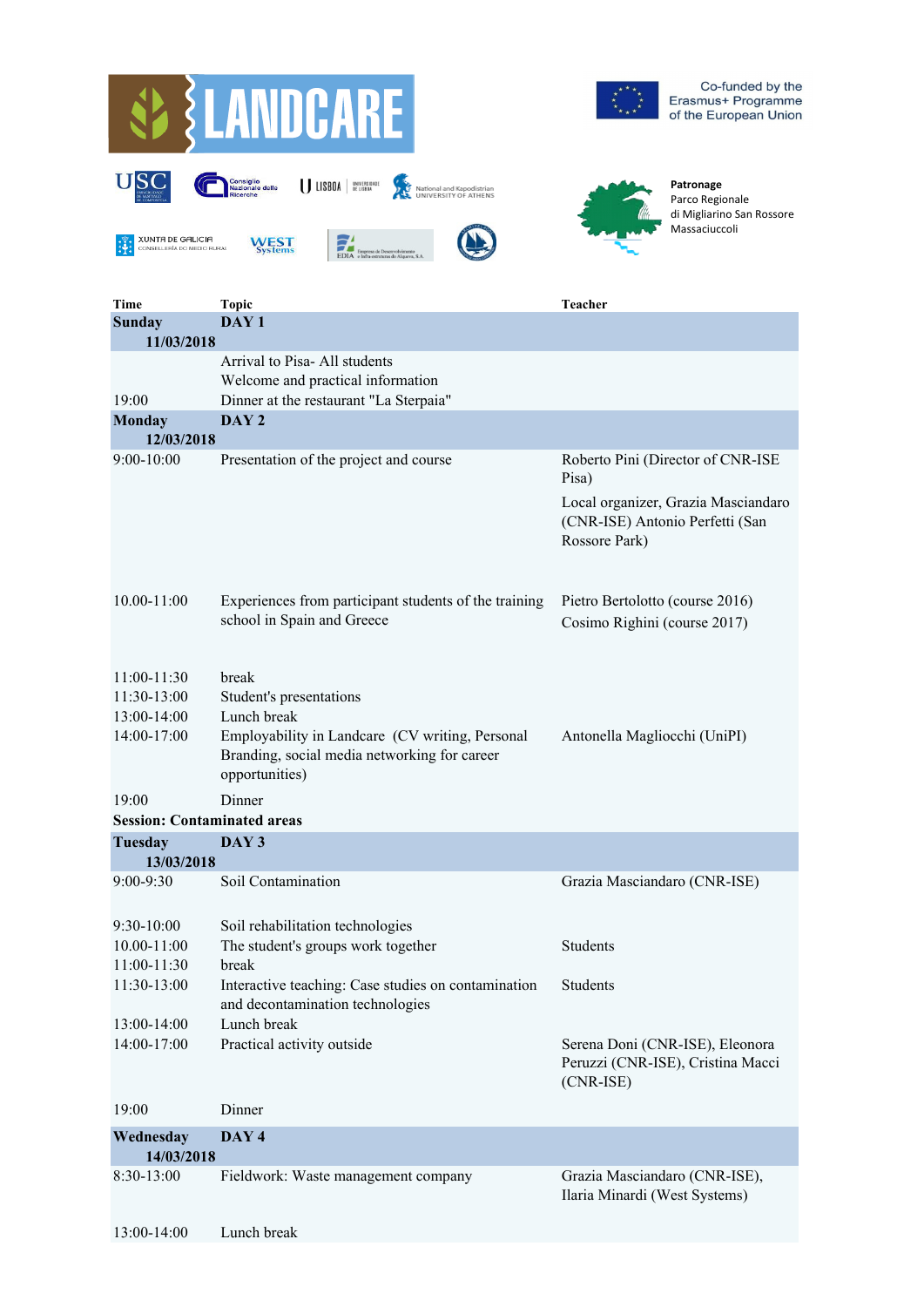| $14:00-17:00$            | Gas emission                                                            | Giorgio Virgili and Ilaria Minardi<br>(West Systems) |  |
|--------------------------|-------------------------------------------------------------------------|------------------------------------------------------|--|
| 19:00                    | Dinner                                                                  |                                                      |  |
| <b>Session: Wildfire</b> |                                                                         |                                                      |  |
| <b>Thursday</b>          | DAY 5                                                                   |                                                      |  |
| 15/03/2018               |                                                                         |                                                      |  |
| $9:00-11:00$             | Wildfire: degradation processes and rehabilitation<br>techniques        | Agustin Merino (USC)                                 |  |
| $10.00 - 11:00$          | Interactive teaching: Case studies from your own<br>country (wildfires) | <b>Students</b>                                      |  |
| $11:00-11:30$            | break                                                                   |                                                      |  |
| $11:30-13:00$            | Interactive teaching: Case studies from your own<br>country (wildfires) | <b>Students</b>                                      |  |
| 13:00-14:00              | Lunch                                                                   |                                                      |  |
| 14:00-17:00              | Tour in San Rossore (bicycle)                                           | Agustin Merino (USC)                                 |  |

Tour in San Rossore (bicycle) Agustin Merino (USC) Antonio Perfetti (San Rossore Park)

19:00 Dinner

| Friday                                                                   | DAY 6                                                                             |                                                  |
|--------------------------------------------------------------------------|-----------------------------------------------------------------------------------|--------------------------------------------------|
| 16/03/2018                                                               |                                                                                   |                                                  |
| $9:00 - 12:00$                                                           | Fieldwork: Wildfire (Monti Pisani)                                                | Agustin Merino (USC)<br>Andrea Bertacchi (UniPI) |
| $12:00-13:00$<br>13:00-17:00<br>19:00<br><b>Session: Coastal Erosion</b> | Lunch break<br>Fieldwork: Wildfire (Monti Pisani)<br>Dinner                       |                                                  |
| <b>Saturday</b>                                                          | DAY <sub>7</sub>                                                                  |                                                  |
| 17/03/2018                                                               |                                                                                   |                                                  |
| $9:00-10:00$                                                             | Coastal systems                                                                   | Anna Karkani and Nikolaos<br>Sakellariou (NKUA)  |
| $10:00 - 11:30$                                                          | The student's groups work together                                                | <b>Students</b>                                  |
| $11:00-11:30$                                                            | break                                                                             |                                                  |
| 11:30-13:00                                                              | Interactive teaching: Case studies from your own<br>country (coastal degradation) | <b>Students</b>                                  |
| $13:00-14:00$                                                            | Lunch break                                                                       |                                                  |
| 14:00-17:00                                                              | Laboratory: coastal erosion modeling                                              | Anna Karkani and Nikolaos<br>Sakellariou (NKUA)  |
| 19:00                                                                    | Dinner                                                                            |                                                  |
| <b>Sunday</b><br>18/03/2018                                              |                                                                                   |                                                  |
| <b>Teacher &amp; Student interaction</b>                                 |                                                                                   |                                                  |

|  | 19/03/2018 |
|--|------------|
|  |            |

| $9:00-12:00$                         | Fieldwork: Coastal erosion (Torre del Lago)              | Anna Karkani and Nikolaos<br>Sakellariou (NKUA)                                                                         |
|--------------------------------------|----------------------------------------------------------|-------------------------------------------------------------------------------------------------------------------------|
| $12:00-13:00$<br>$13:00-17:00$       | Lunch break<br>Fieldwork: Wetlands systems (San Niccolò) | Teresa Ferreira and Patricia<br>Rodriguez-Gonzalez (Ulisboa),<br>Nicola Silvestri (UniPI), Vittoria<br>Giannini (SSSUP) |
| 19:00<br><b>Session:</b><br>Wetlands | Dinner                                                   |                                                                                                                         |
| <b>Tuesday</b><br>20/03/2018         | <b>DAY 10</b>                                            |                                                                                                                         |